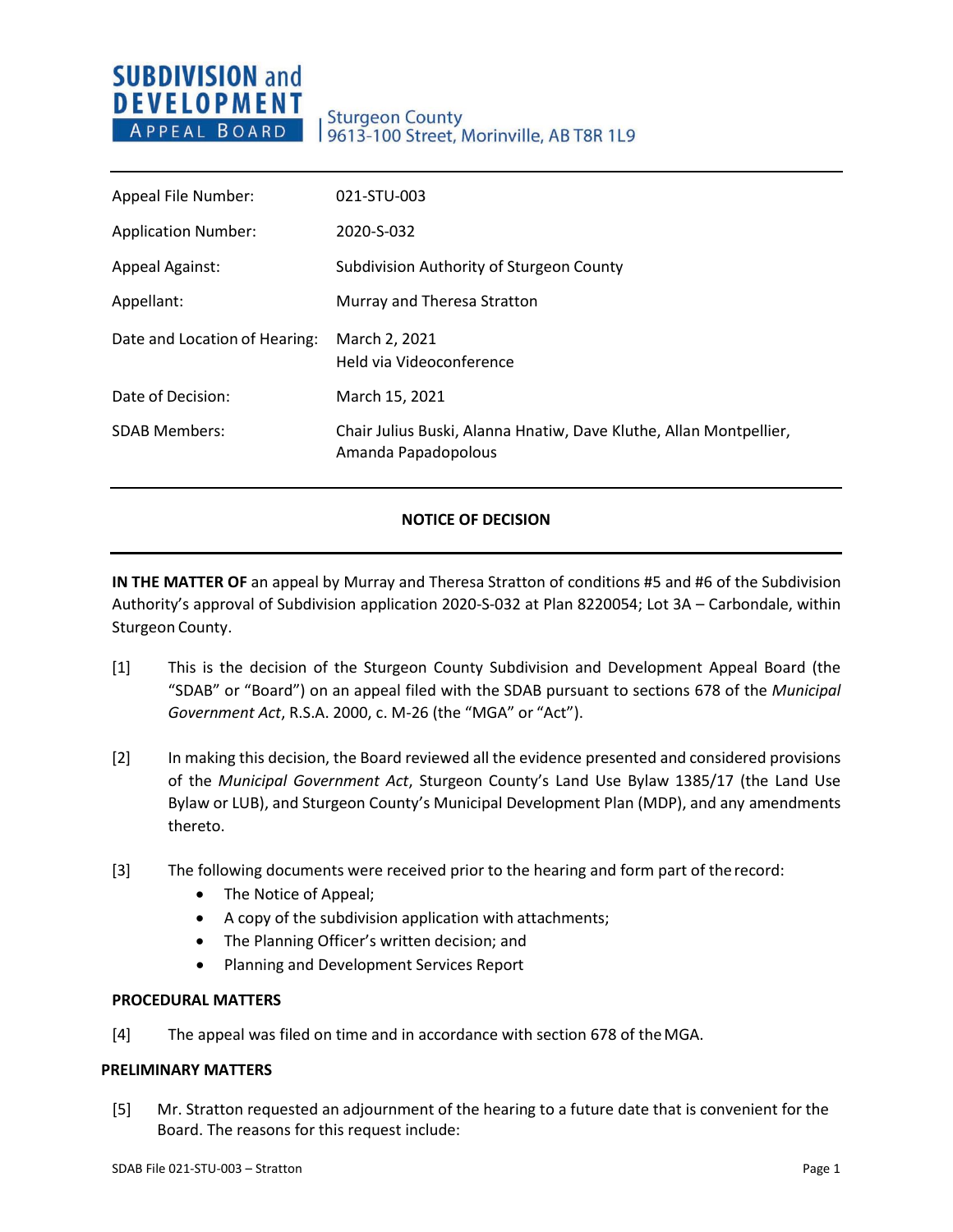#### **SUBDIVISION and DEVELOPMENT Sturgeon County** APPEAL BOARD 19613-100 Street, Morinville, AB T8R 1L9

- He is having difficulty obtaining the information he requires for his submission to the Board.
- He has reached out to the individuals he would like to gain advice from, but the response has been slow.

#### **SUBDIVISION AUTHORITY'S POSITION**

[6] Jonathan Heemskerk, representative for the Subdivision Authority, supported the adjournment request.

#### **ISSUES**

- [7] The Board considered the following issue:
- Is it reasonable to grant an adjournment to allow the Appellant additional time to prepare for the merit hearing?

#### **DECISION**

**[8] The Board GRANTS an adjournment to March 16, 2021 at 2:00 p.m.** 

#### **REASONS FOR THE DECISION**

- [9] The Board recognizes that the timelines for an SDAB hearing in the MGA are short; pursuant to section 686(2) of the MGA, an SDAB must hear an appeal within 30 days of the appeal being received. In the context of an SDAB hearing, the principles of natural justice mean that affected persons have a right to be heard and have a fair opportunity to state their case. In determining that an adjournment to March 16, 2021 is reasonable, the Board considered it appropriate to give the Appellant additional time to receive the information he has requested in order to prepare his case.
- [10] The Board heard from the representative of the Subdivision Authority who is supportive of the adjournment request.
- [11] The Board finds that an adjournment of two weeks, to March 16, 2021, is appropriate considering that the Appellant has identified the information he requires to prepare his case and has made requests for this information. Should additional time be required, the Appellant may request an additional adjournment at the March 16, 2021 hearing for the Board to consider at that time.
- [12] Due to the reasons stated above, the Board has decided to grant an adjournment of the merit hearing to March 16, 2021 at 2:00 p.m. No additional notice of the merit hearing is required.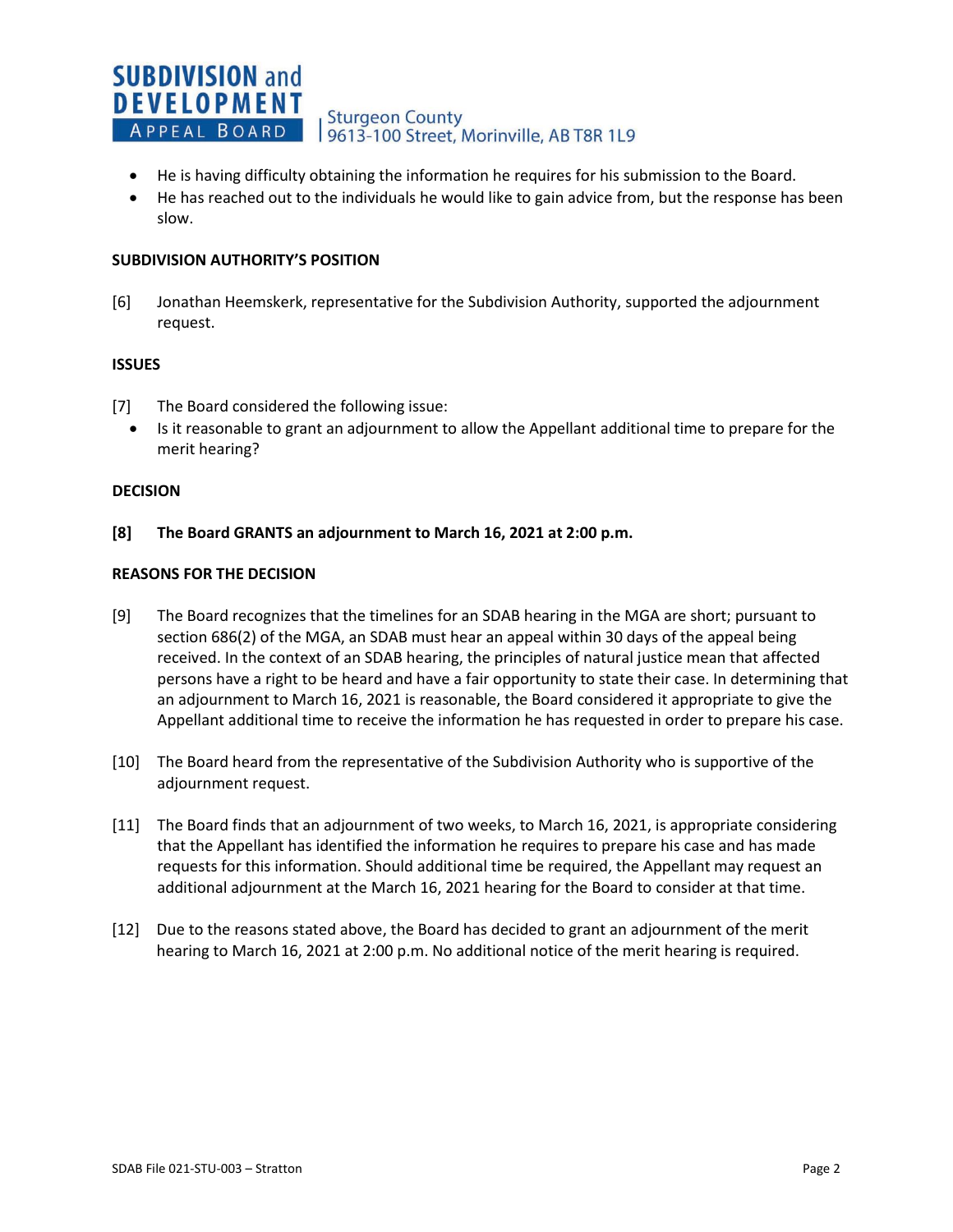

Dated at the Town of Morinville, in the Province of Alberta, this 15th day of March 2021.

SUBDIVISION AND DEVELOPMENT APPEAL BOARD Sturgeon County

\_\_\_\_\_\_\_\_\_\_\_\_\_\_\_\_\_\_\_\_\_\_\_\_\_\_\_\_\_\_\_\_\_\_\_\_\_\_\_\_\_\_\_\_\_\_\_\_\_\_\_\_\_\_\_\_\_\_\_\_\_\_\_\_\_\_\_\_\_\_\_

KBush

Julius Buski, Chair

*Pursuant to Section 688(1)(a) of the Municipal Government Act (MGA), an appeal of a decision of the Subdivision and Development Appeal Board lies with the Alberta Court of Appeal on a matter of law or jurisdiction. In accordance with Section 688(2)(a), if a decision is being considered, an application for permission to appeal must be filed and served within 30 days after the issuance of the decision and, notice of the application for permission must be provided to the Subdivision and Development Appeal Board and in accordance with Section 688(2)(b), any other persons that the judge directs.*